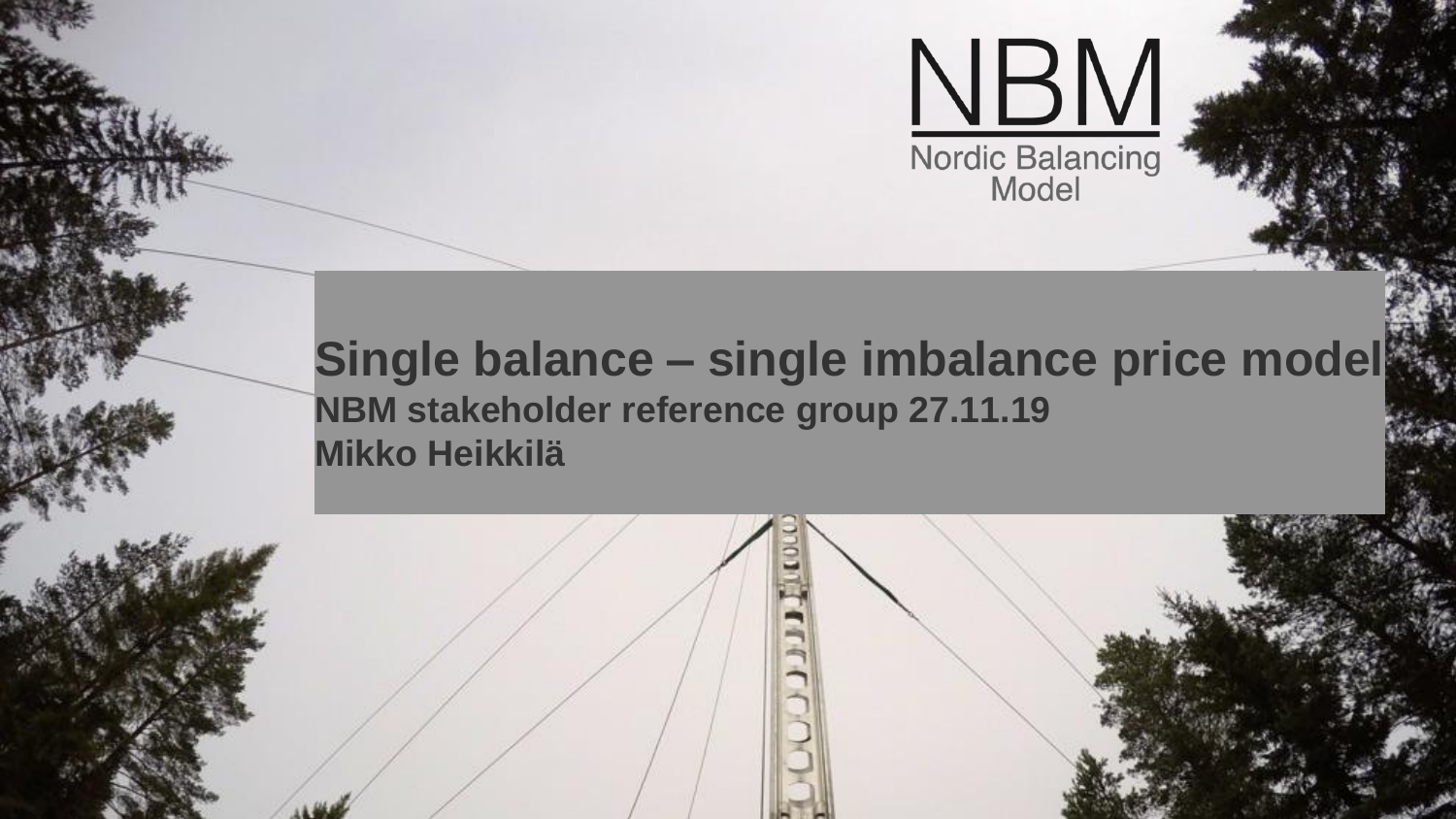





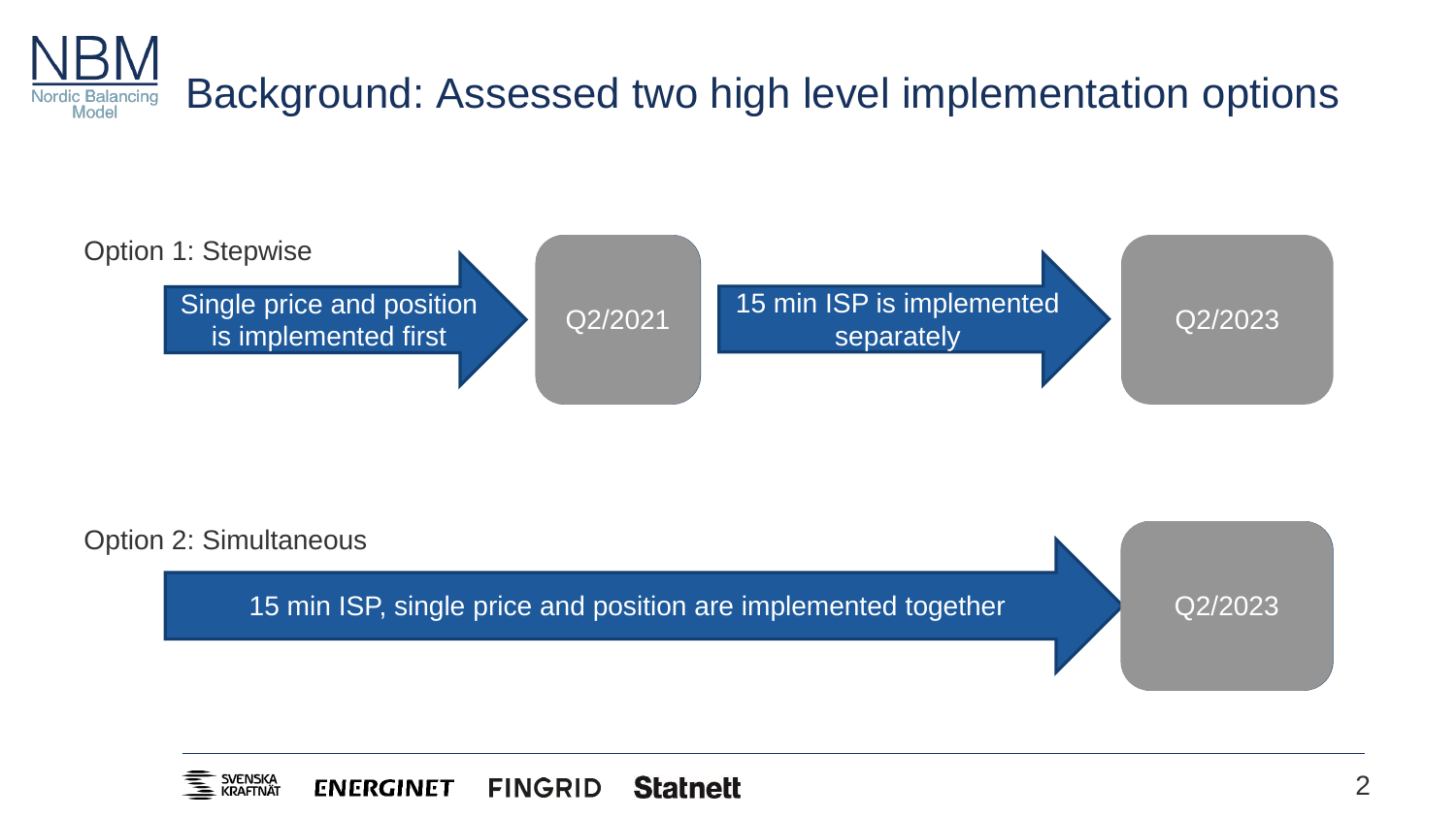#### Proposed imbalance model in short**Nordic Balancing**

Current imbalance settlement

Model



Note: Consumption and production refers to metered values.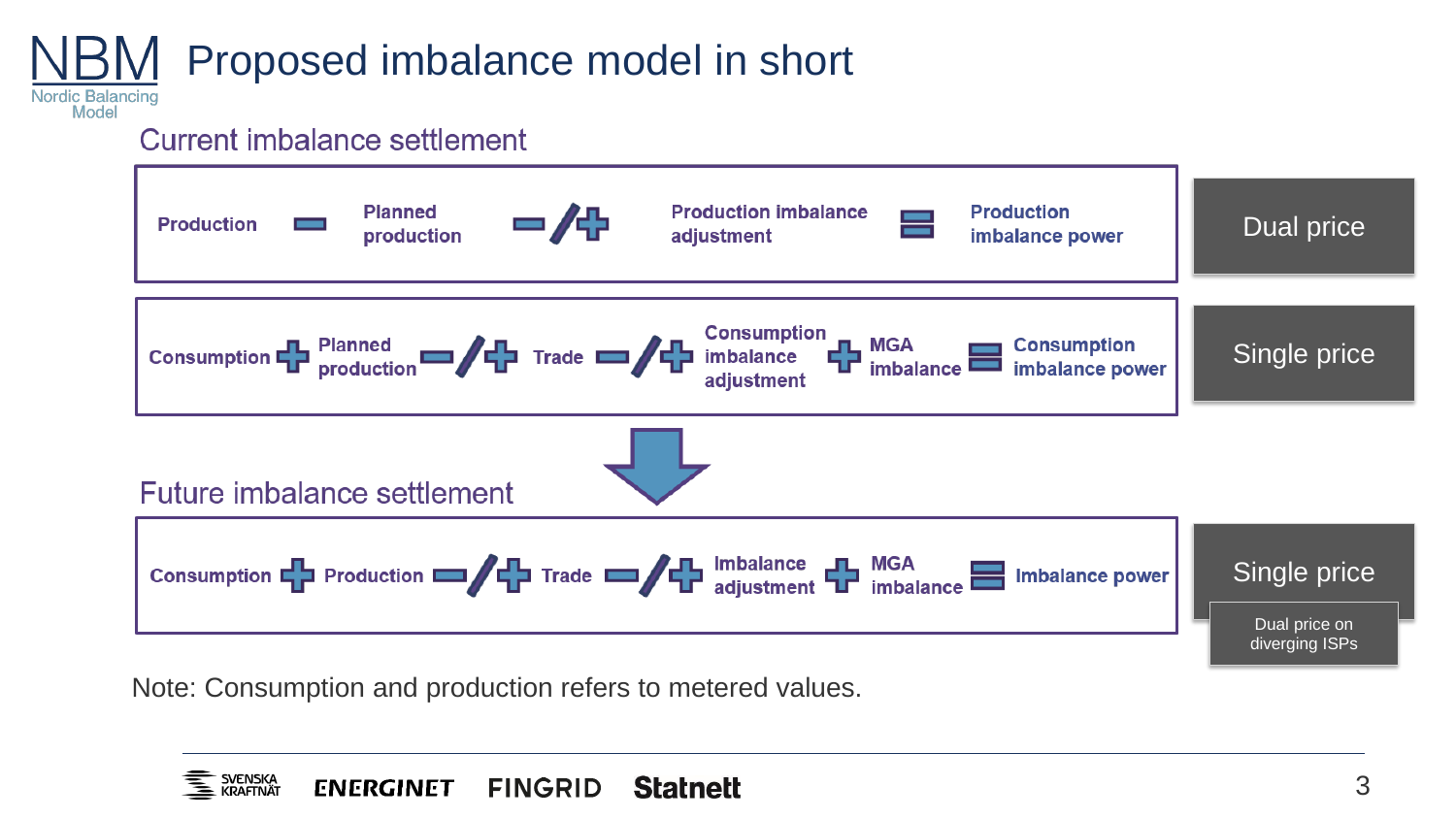# Why TSOs propose dual price in diverging ISPs?

- Diverging ISP = When TSOs activate both up- and down balancing energy in the same ISP
- Self-regulation may be counter-productive for system operation:
	- − Too strong self-regulation overcompensates initial system imbalance and triggers an opposite self-regulation response
	- − Incentive for self-regulation is global and generates cross-border flows that overloads the transmission capacities, which in turn trigger bid activations to handle both system imbalance and bottlenecks
	- − If imbalance price don't reflect local congestion inside a bidding zone, strong self regulation behavior may be counterproductive and trigger redispatch actions
- Applying dual price in diverging ISPs will disincentive self-regulation
- A separate report is available on [NBM webpage.](http://nordicbalancingmodel.net/wp-content/uploads/2019/10/Single-pricing-model-timeline-report-clean-190910-For-publication.pdf)

| Model                                                                                                                                                                                                                                                                                                                                                                                                                                   | SACASKA T<br><b>ENERGINET</b> | <b>FINGRID</b><br><b>Statnett</b> |
|-----------------------------------------------------------------------------------------------------------------------------------------------------------------------------------------------------------------------------------------------------------------------------------------------------------------------------------------------------------------------------------------------------------------------------------------|-------------------------------|-----------------------------------|
| <b>Disclaimer:</b> This report has been prepared mainly for TSOs' internal<br>purposes to support decision making. Thus any views or positions directly<br>or indirectly expressed in the text shall not be regarded as official views or<br>opinions of the Nordic TSOs. The document is published "as is", with no<br>guarantee of completeness, accuracy, timeliness or of the results obtained<br>from the use of this information. |                               |                                   |
| Analysing different alternatives for<br>single pricing model implementation<br>timeline                                                                                                                                                                                                                                                                                                                                                 |                               |                                   |
|                                                                                                                                                                                                                                                                                                                                                                                                                                         |                               |                                   |
|                                                                                                                                                                                                                                                                                                                                                                                                                                         |                               |                                   |
|                                                                                                                                                                                                                                                                                                                                                                                                                                         |                               |                                   |
|                                                                                                                                                                                                                                                                                                                                                                                                                                         |                               |                                   |
| <b>Final report</b><br>Version 1.0 10.9.2019<br>Project team members<br>Mats Elmer                                                                                                                                                                                                                                                                                                                                                      | Svenska kraftnät              |                                   |
| Pär Lyden                                                                                                                                                                                                                                                                                                                                                                                                                               | Svenska kraftnät              |                                   |
| Mikael Kröckel                                                                                                                                                                                                                                                                                                                                                                                                                          | Svenska kraftnät              |                                   |
| <b>Henning Parbo</b>                                                                                                                                                                                                                                                                                                                                                                                                                    | Energinet                     |                                   |
| Mikko Heikkilä                                                                                                                                                                                                                                                                                                                                                                                                                          | Fingrid                       |                                   |
|                                                                                                                                                                                                                                                                                                                                                                                                                                         | Fingrid                       |                                   |
| Eveliina Seppälä<br><b>Finn Pettersen</b>                                                                                                                                                                                                                                                                                                                                                                                               | <b>Statnett</b>               |                                   |
| Per Otto Garsjo                                                                                                                                                                                                                                                                                                                                                                                                                         | Fifty                         |                                   |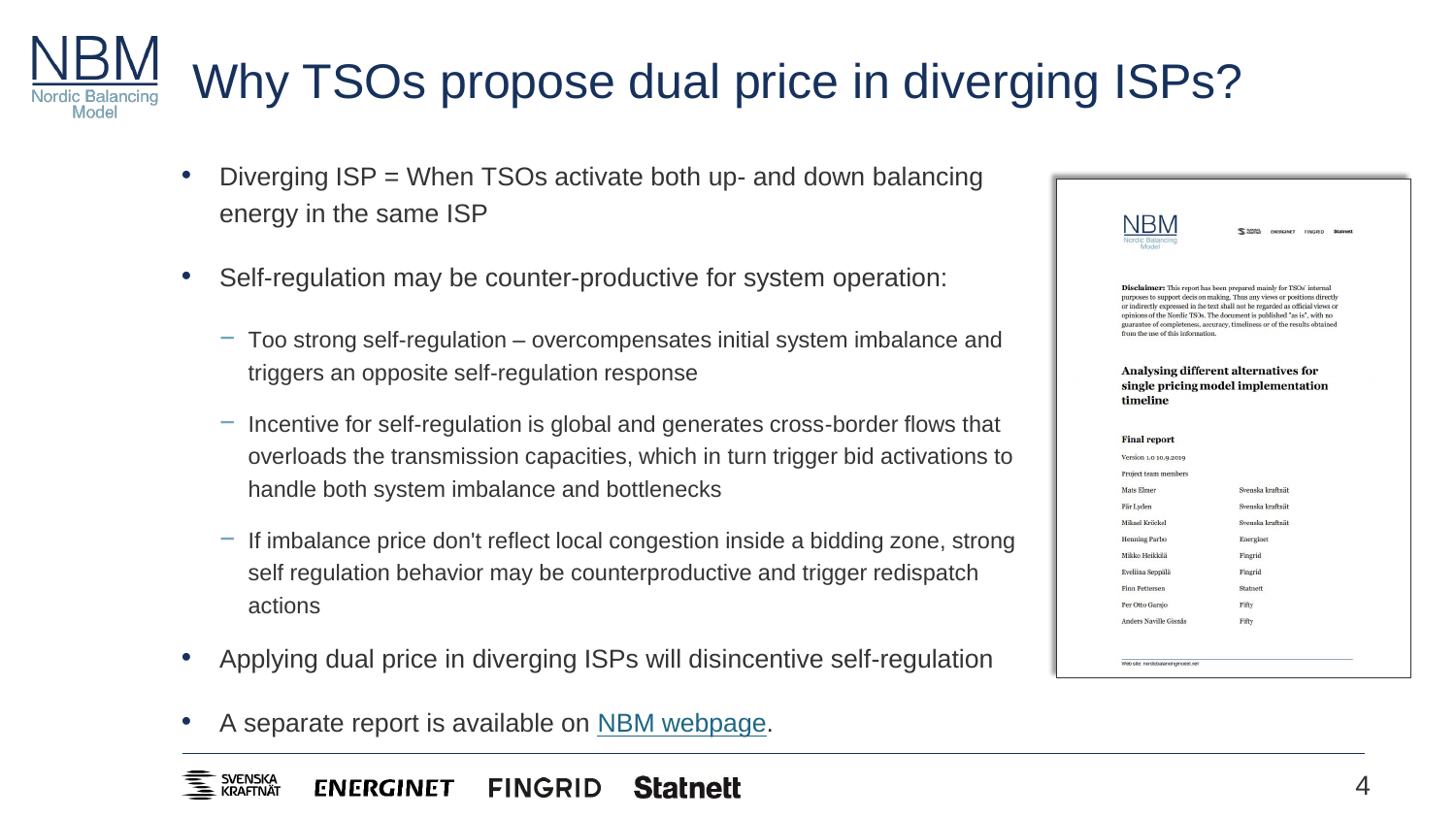### Current situation – Diverging FRR activations Nordic Balancing<br>Model

#### Diverging mFRR activations in 2018

| <b>Area</b>                       | <b>ISPs</b><br>(hours) | % of all<br>hours in<br>2018 |
|-----------------------------------|------------------------|------------------------------|
| NO <sub>1</sub>                   | $\overline{7}$         | 0,1                          |
| NO <sub>2</sub>                   | 53                     | 0,6                          |
| NO <sub>3</sub>                   | 69                     | 0,8                          |
| NO <sub>4</sub>                   | 28                     | 0,3                          |
| NO <sub>5</sub>                   | 63                     | 0,7                          |
| SE <sub>1</sub>                   | 149                    | 1,7                          |
| SE <sub>2</sub>                   | 121                    | 1,4                          |
| SE <sub>3</sub>                   | 19                     | 0,2                          |
| SE <sub>4</sub>                   | 3                      | 0,0                          |
| FI                                | 104                    | 1,2                          |
| DK <sub>2</sub>                   | 14                     | 0,2                          |
| <b>Nordic Synchronous</b><br>area | 720                    | 8,2                          |
| DK <sub>1</sub>                   | 27                     | 0,3                          |

Diverging aFRR activations in 2018 Nordic Synchronous area approximately in 70% of relevant ISPs

Activation share in the Nordic SA (estimate, 2018)

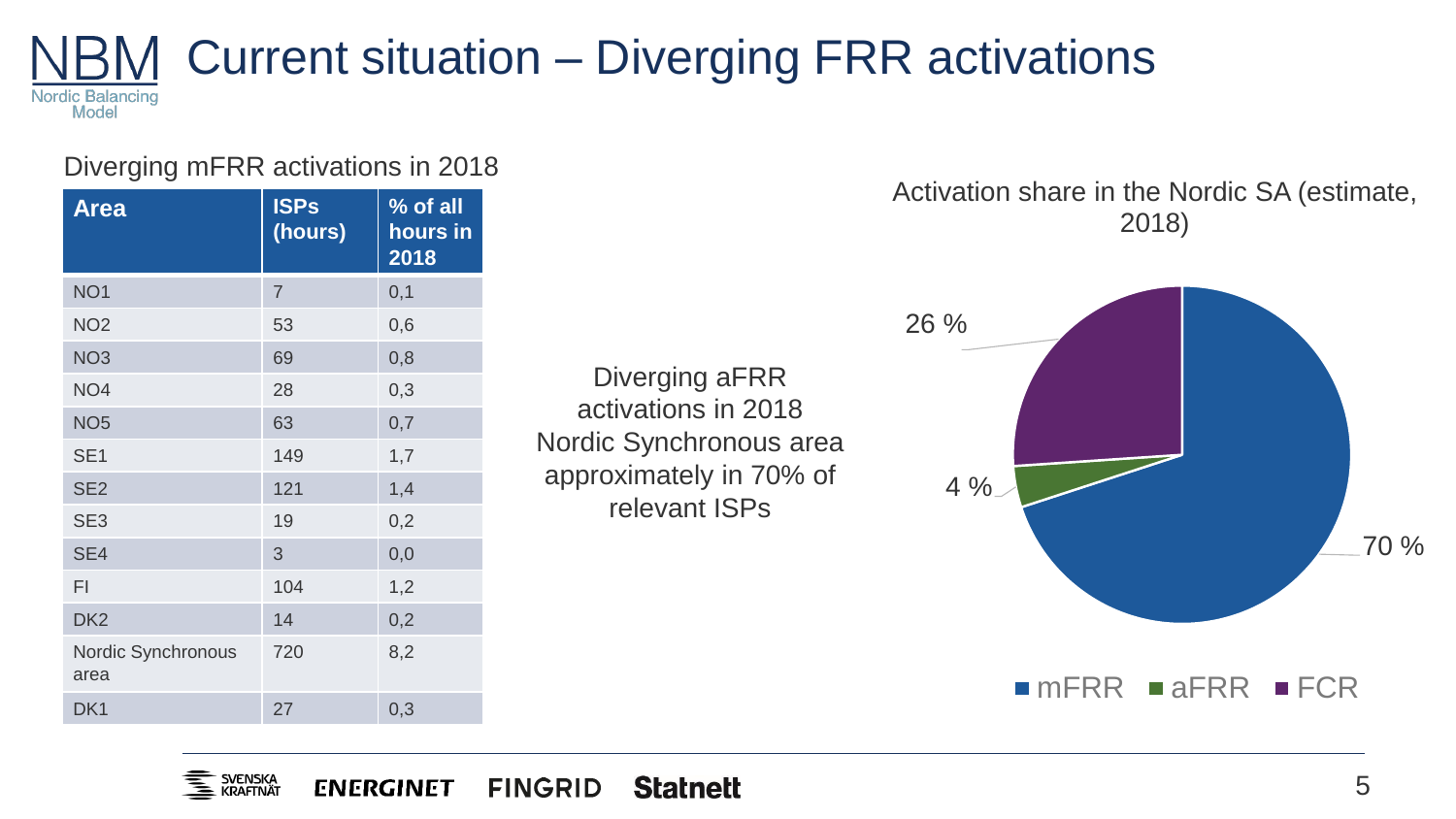

- How are divergent ISPs defined?
	- − Limit based on activated energy (MWh or MW), with or without threshold
	- − Limit based on trend of activated MWs
	- − Limit based on share of dominant and non-dominat balancing direction
	- − For mFRR only: Limit based on time or duration of mFRR activations within the ISP
- Will both mFRR and aFRR activations be considered?
- How are the prices to be defined in the dual pricing model?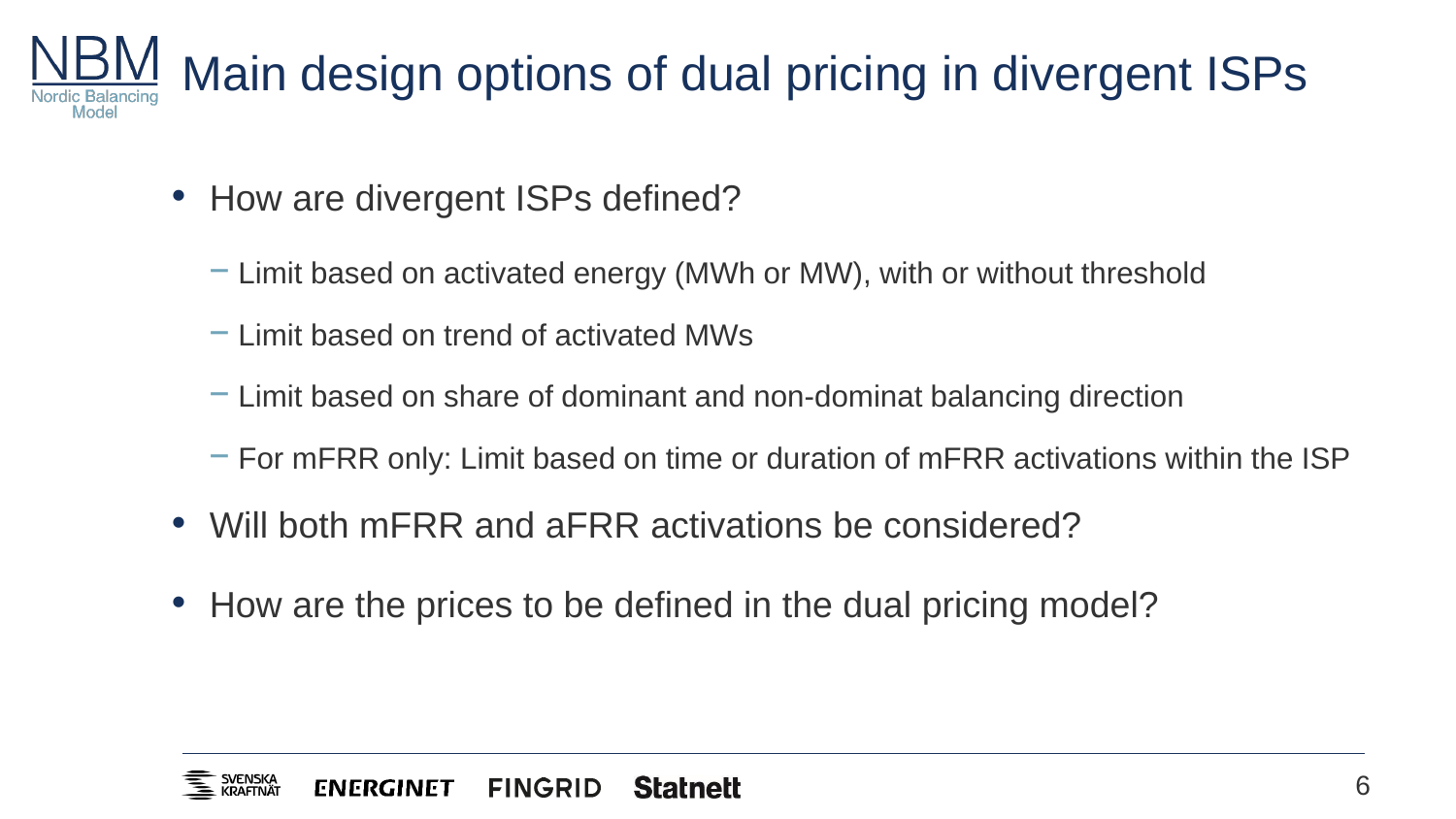

- Main components included in the imbalance price (mFRR, aFRR)
- Publication of real-time or close to real-time information on balancing energy prices, imbalance prices and system balance
- Imbalance service fees
- Scarcity pricing
- Pricing in case of dispatch of strategic reserves
- Incentivising component
- Component with regards to financial neutrality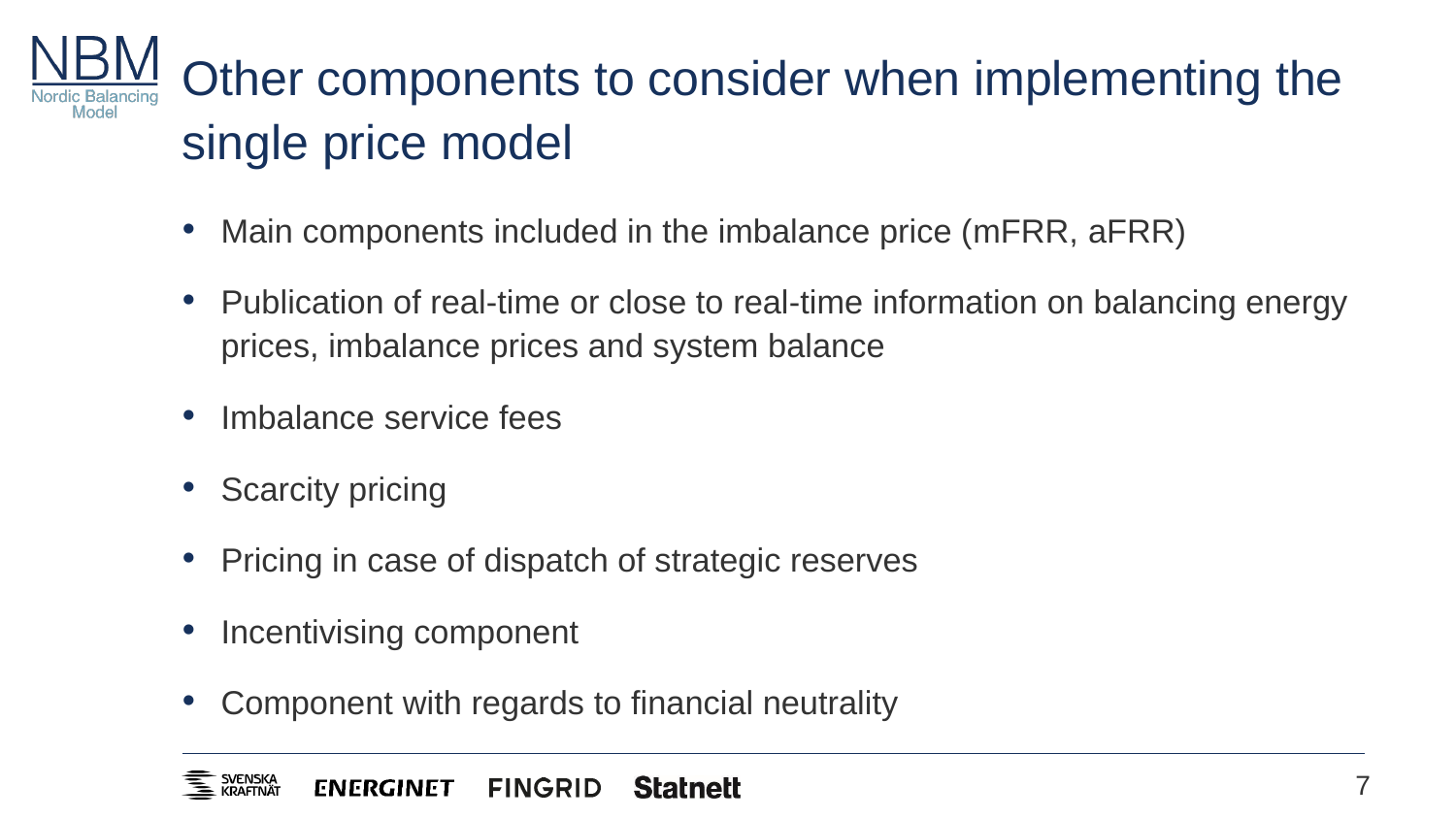

## Next steps

- Discussion paper on dual price on divergent ISPs published is available on NBM webpage
- Feedback and input is welcomed and can be sent to: [info@nordicbalancingmodel.net](mailto:info@nordicbalancingmodel.net) preferably as soon as possible and at the latest 1.1.2020
- Imbalance model development will be discussed in the stakeholder reference group meetings to come
- To stay on track to go-live by June 2021, final confirmation on implementation of single price model is needed by the end of January 2020